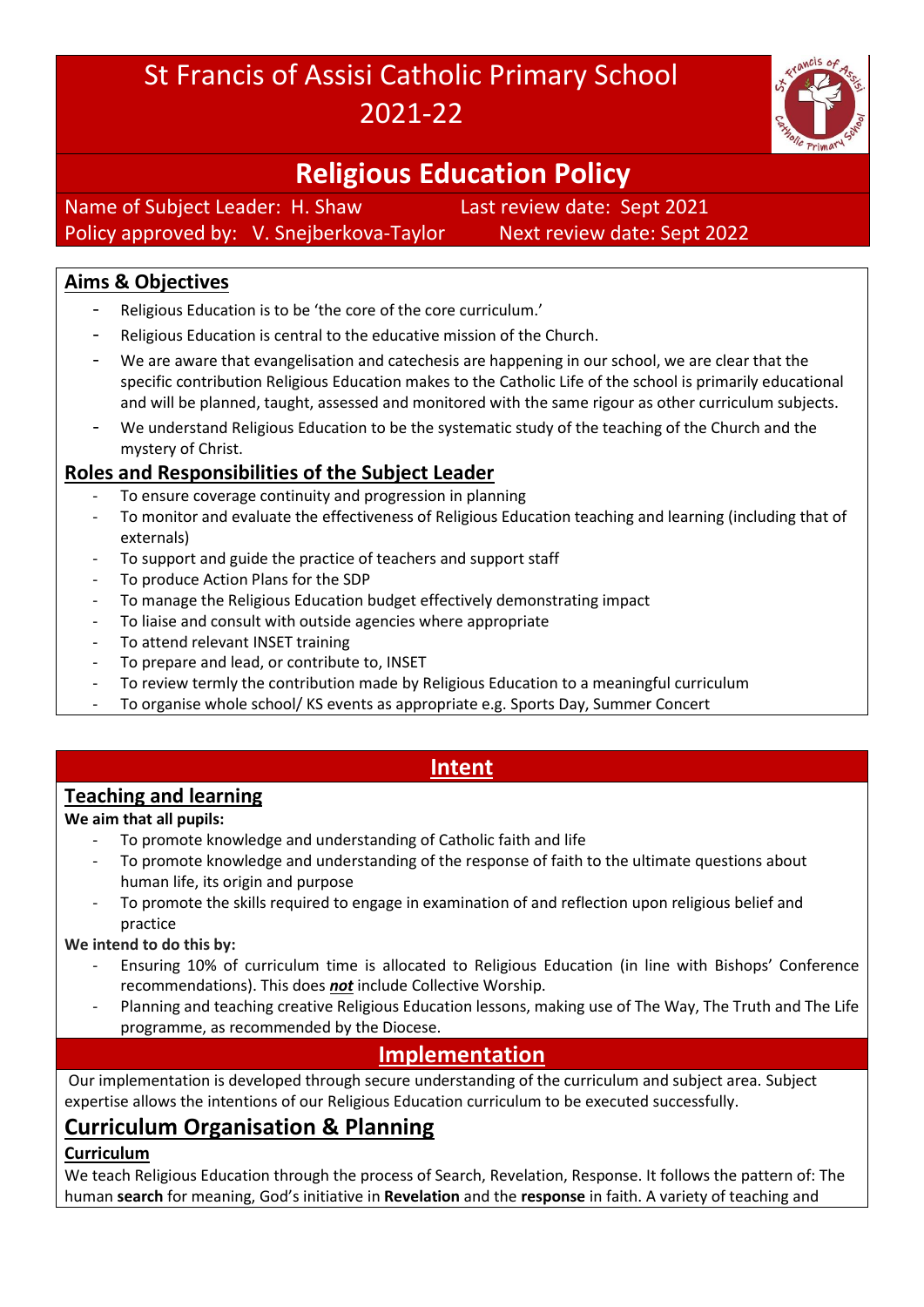learning strategies will be used from across the curriculum adapted appropriately to the needs and learning styles of pupils.

#### **Planning**

Our curriculum planning is in two phases (long-term & medium-term). Our long-term plan maps the topic areas studied in each term for each year group. We plan the medium-term topic areas in Religious Education so that they build upon prior learning and encompass the liturgical year. Teachers make use of the The Way, The Truth and The Life programme to enhance learning and plan creative lessons.

#### **Enrichment**

All year groups visit our church on a regular basis for Masses and enrichment lessons with our parish priest. We also recognise the enormous value of religious educational visits and visitors into school to enhance children's learning opportunities and experiences. We also know the importance of learning about other world faiths. Five other faith days are taught each academic year, in all year groups. These are usually based around other faith festivals. The importance of Judaism to Christians, is reflected in that it is allotted two other faith days. Islam, Sikhism and Hinduism are allotted one day.

#### **Inclusion**

Teachers set high expectations for all pupils. They use appropriate assessment to set ambitious targets and plan challenging work for all groups, including:

- More able pupils
- Pupils with low prior attainment
- Pupils with SEN
- Pupils will English as an additional language (EAL)

Teachers plan lessons so that pupils with SEN and/or disabilities can access the full curriculum and ensure that there are no barriers to every pupil achieving.

Teachers take account of the needs of pupils, whose first language is not English. Lessons are planned so that teaching opportunities help pupils to develop their English, and to support pupils to take part in all subjects. Activities both within and outside the classroom are planned in a way that encourages full and active participation by all children, matched to their knowledge, understanding and previous experience. The needs and interests of both boys and girls are given full consideration.

#### **Impact**

#### **Assessment, Attainment and Progress**

#### **Early Years Foundation Stage (EYFS)**

Assessment of pupils is carried out for each topic area, tracking attainment within the topic. Each teacher keeps a record of pupils' progress and this is analysed termly. The school portfolio of pupils' work contains three samples of work from each teacher for each topic covering a range of abilities.

#### **Key Stage One and Two**

Assessment of pupil standards is carried out according to Diocesan guidelines using the criteria in the Levels of Attainment booklet agreed by Bishops' Conference. Each teacher keeps a class record of assessed work and records of pupils' progress. The school portfolio of pupils' work contains three samples of work from each teacher for each topic covering a range of abilities. Local partnership moderation meetings are held every year and within school moderation is carried out yearly in professional development meetings and key stage meetings.

#### **Assessment, Recording and Reporting**

#### **Early Years Foundation Stage (EYFS)**

Pupils are assessed half-termly but there is ongoing assessment through observation of pupils, to monitor and support their development.

#### **Key Stage One and Two**